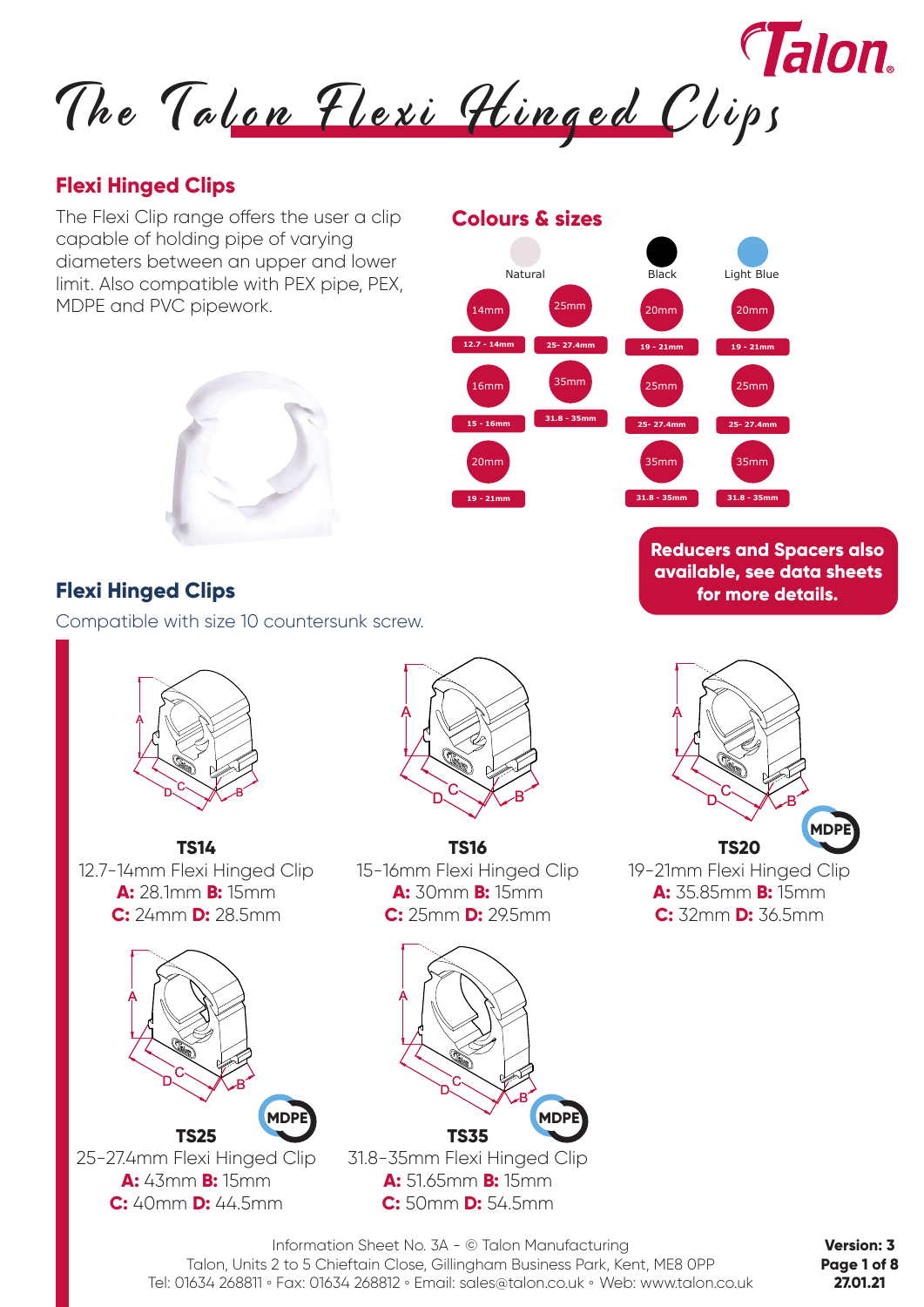

The Talon Hinged Clips

# Technical spec

Talon Hinged Clips are supplied in Polypropylene as standard.

## Our Talon Hinged Clips are suitable for all pipes including:



#### International Plumbing Pipe Sizes

All sizes are the overall outside diameter of the pipe.



#### Fixing size

| Size 6 countersunk screw (UK size), | <b>TS10</b> | to | <b>TS12</b> | <b>TD10</b> |    |      | ۰. | 4mm hole             |
|-------------------------------------|-------------|----|-------------|-------------|----|------|----|----------------------|
| Size 10 countersunk screw (UK size) | <b>TS14</b> | to | <b>TS28</b> | <b>TD15</b> | to | TD22 |    | 5.5mm hole           |
| Size 10 countersunk screw (UK size) | <b>TS35</b> |    |             |             |    |      |    | 6 <sub>mm</sub> hole |

Information Sheet No. 3A - © Talon Manufacturing Talon, Units 2 to 5 Chieftain Close, Gillingham Business Park, Kent, ME8 0PP Tel: 01634 268811 **◦** Fax: 01634 268812 **◦** Email: sales@talon.co.uk **◦** Web: www.talon.co.uk

**Version: 3 Page 2 of 8 27.01.21**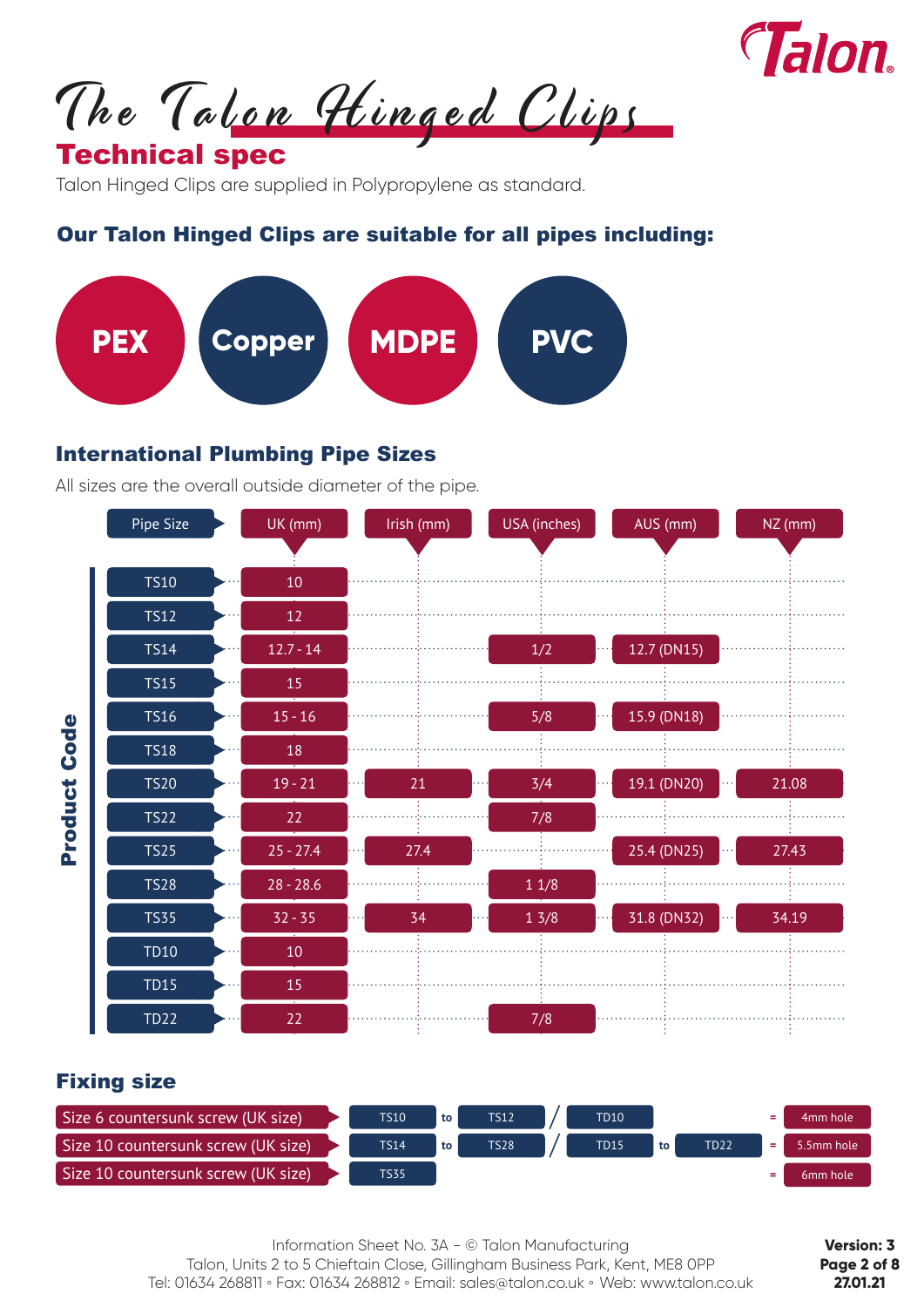

The Talon Hinged Clips

# Technical spec

# Safe operating temperature for Polypropylene Clips

85°C (185°F) is the maximum safe operating temperature for plumbing / gas pipe installations Suitable for hot water pipe in domestic plumbing applications.

# Clip spacing

The preferred spacing between Talon Clips installed along a length of pipe is 500mm.

# Load bearing application

Talon Hinged Clips are tested for safe use with plumbing, gas and air conditioning pipe. However, our Hinged Clips are not intended for load bearing applications. Our Clips are designed to grip and hold specified pipe sizes only. A series of Clips spaced at 500mm intervals along a pipe installation will easily hold the natural weight of copper or plastic pipework. For safety considerations please do not attach or hang loads to the pipe installation as this may cause clips to fail.



#### **@Unequaledheating**

Information Sheet No. 3A - © Talon Manufacturing Talon, Units 2 to 5 Chieftain Close, Gillingham Business Park, Kent, ME8 0PP Tel: 01634 268811 **◦** Fax: 01634 268812 **◦** Email: sales@talon.co.uk **◦** Web: www.talon.co.uk

**Version: 3 Page 3 of 8 27.01.21**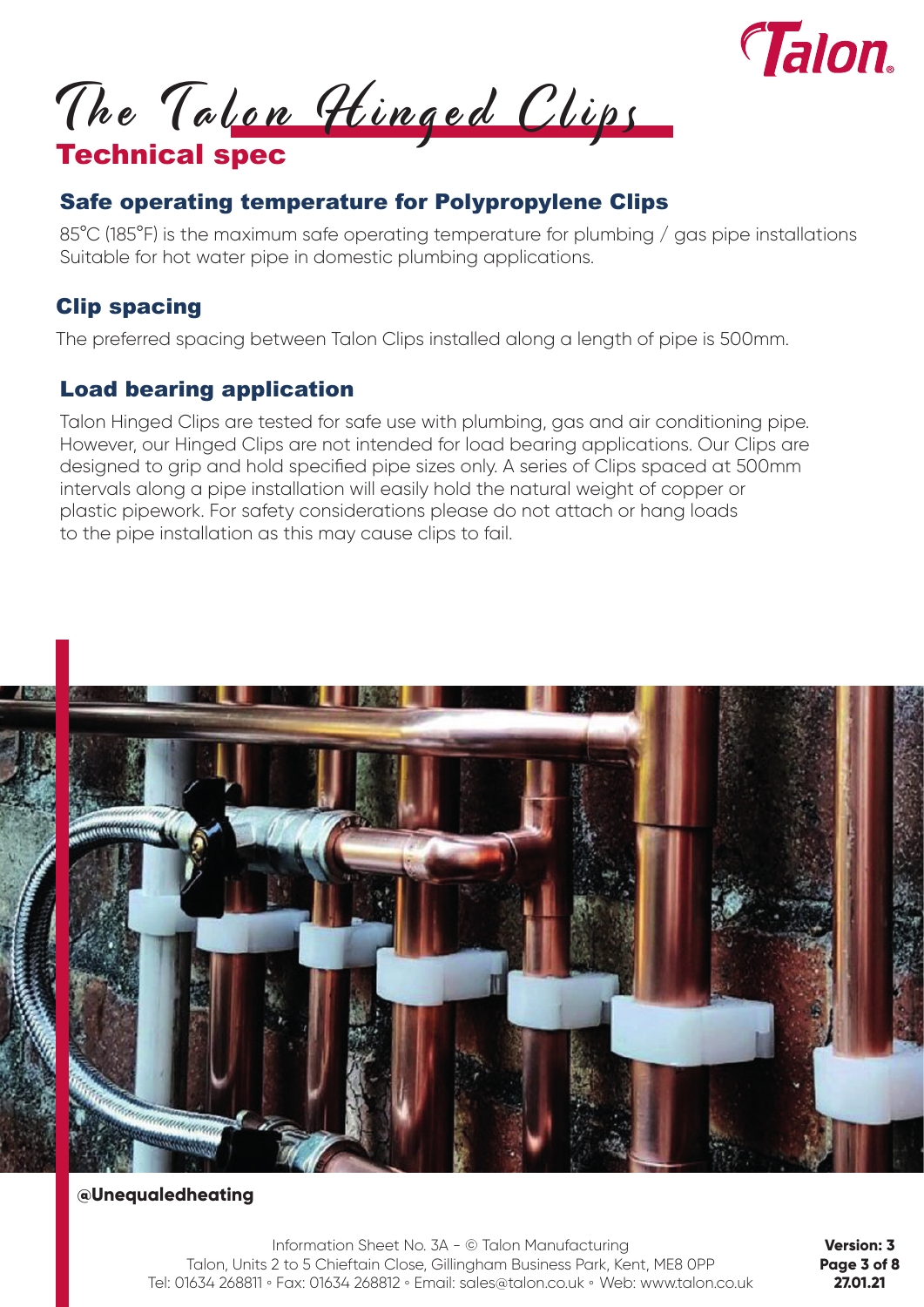

The Talon Opacers

### **Talon Spacers**

In our Talon Hinged Clip Range we also offer Spacers. Our Standard Spacer creates a clearance from the fixing surface by fitting to the base of all Talon Hinged Clips, this adds a 13mm clearance. Link Spacers are similar but fit between two Talon Hinged Clips setting them a standard distance apart.

#### **Colours & sizes**



#### **Standard Spacer (Universal Spacer)**

Compatible only with Talon Hinged and Open Clips.









**TSP1** Standard Spacer **A:** 13mm (wall clearance) **B:** 15mm **C:** 25mm

### **Link Spacer**

Compatible only with Talon Hinged Clips.



**Version: 3 Page 4 of 8 27.01.21**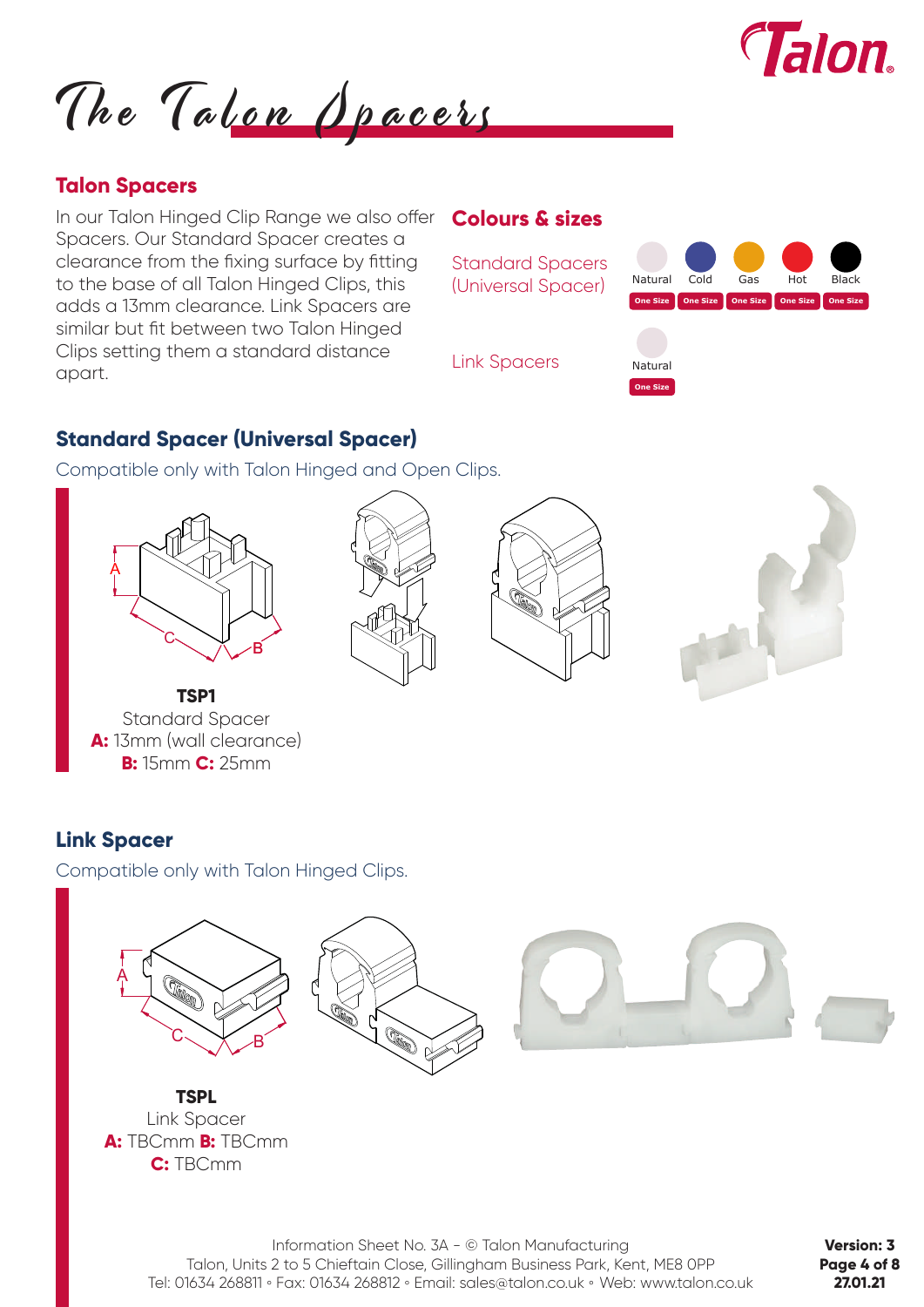How to -Talon Standard Spacers

# **Using a Talon Standard Spacer (Universal Spacer)**

Compatible only with Talon Hinged and Open Clips.









**TSP1** Standard Spacer **A:** 13mm (wall clearance) **B:** 15mm **C:** 25mm





# **Step 1**

Slots into the Talon Hinged Clip base.



Ideal for installations where pipe insulation is required.





**Step 4** Compatible with all Talon Hinged and Open Clips.

Information Sheet No. 3A - © Talon Manufacturing Talon, Units 2 to 5 Chieftain Close, Gillingham Business Park, Kent, ME8 0PP Tel: 01634 268811 **◦** Fax: 01634 268812 **◦** Email: sales@talon.co.uk **◦** Web: www.talon.co.uk

**Version: 3 Page 5 of 8 27.01.21**

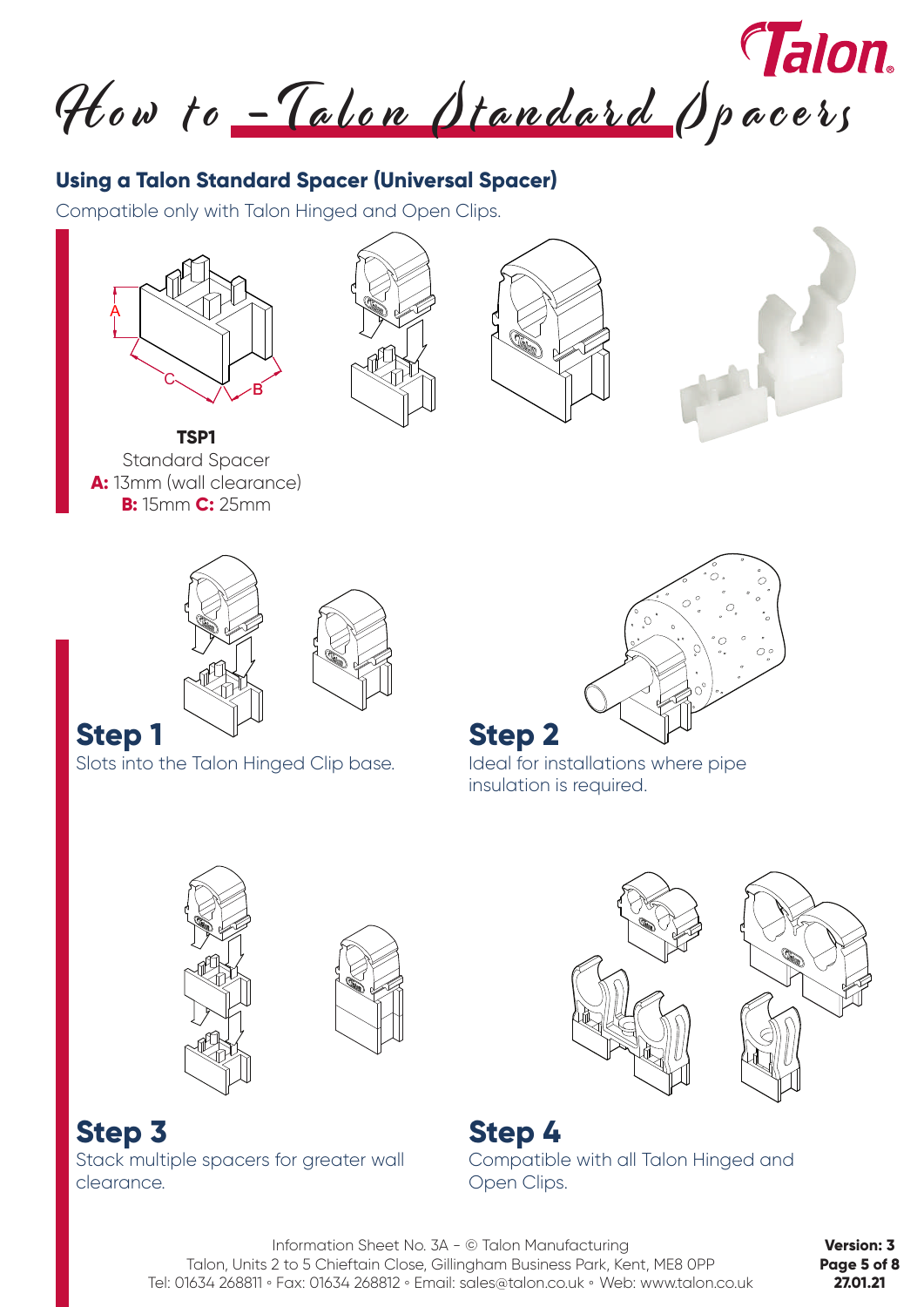

The Talon Reducers

#### **Talon Reducers**

In our Talon Hinged Clip Range we also offer **Colours & sizes** Reducers. Our Reducers are designed to allow the installation of smaller pipe within a larger clip.







**TR1** Reducer fits inside a 15mm Talon Hinged Clip reducing pipe holding diameter to 10mm.



# **TR1 TR2**

**TR2** Reducer fits inside a 22mm Talon Hinged Clip reducing pipe holding diameter to 15mm.

**Version: 3 Page 6 of 8 27.01.21**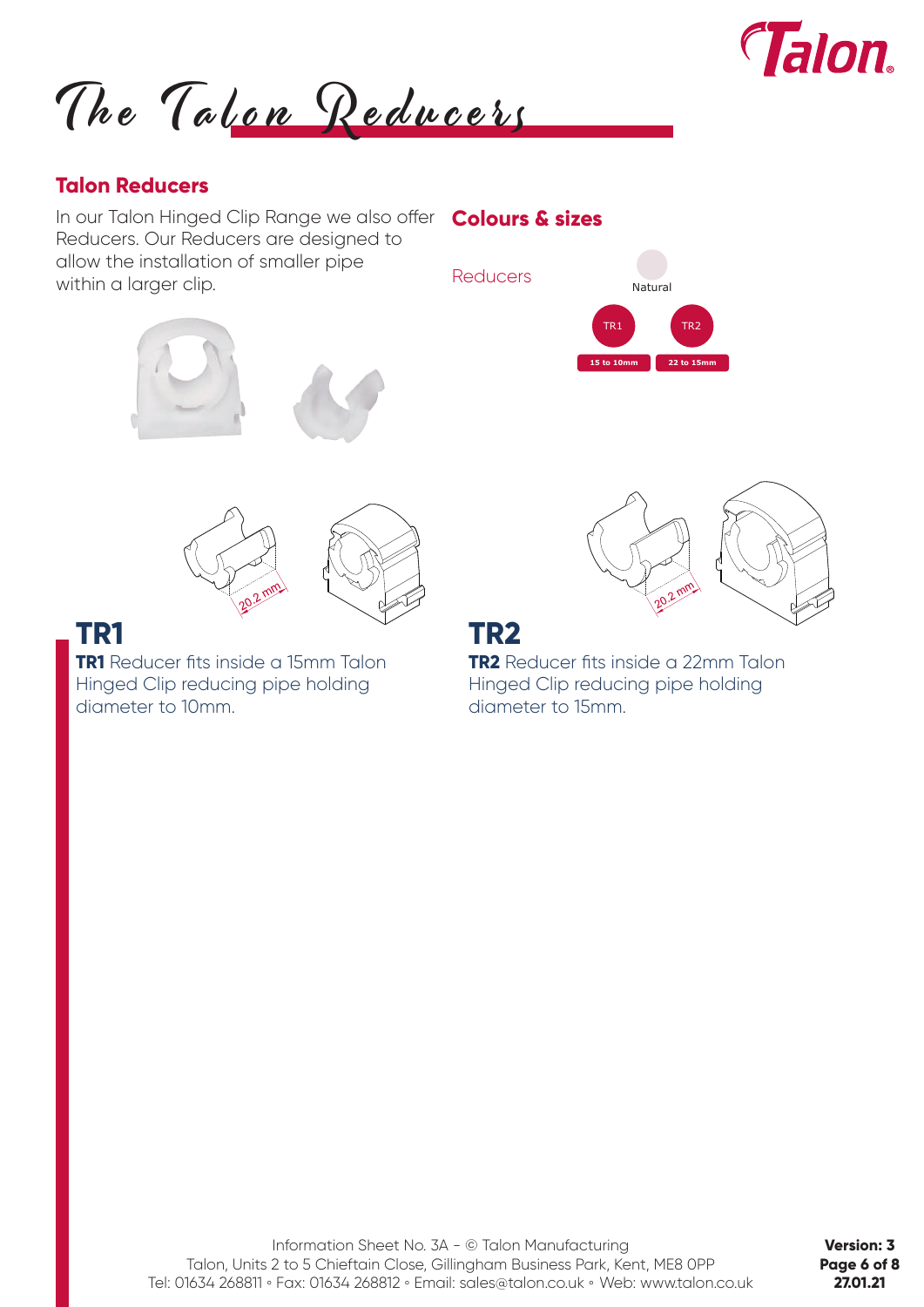![](_page_6_Picture_0.jpeg)

How to - Talon Reducers

#### **Using Talon Reducers**

Aways fit reducers at 90 degrees for easiest installation.

![](_page_6_Picture_4.jpeg)

![](_page_6_Picture_5.jpeg)

**Step 1 Step 2 Step 3** Place reducers at 90 degrees to the pipe clip.

Turn reducer 90 degrees to lock in place.

Install pipe and large fittings.

#### **Using Reducers with Pipe Cover**

![](_page_6_Picture_10.jpeg)

10mm pipe - **CVD15** Pipe Cover allows for a maximum fitting diameter of 25mm.

10mm pipe with 15mm Talon Hinged Clip under 15mm Pipe Cover using a **TR1** Reducer.

![](_page_6_Picture_14.jpeg)

15mm pipe - **CVD22** Pipe Cover allows for a maximum fitting diameter of 35mm

# **TR1 TR2**

15mm pipe with 22mm Talon Hinged Clip under 22mm Pipe Cover using a **TR2** Reducer.

Information Sheet No. 3A - © Talon Manufacturing Talon, Units 2 to 5 Chieftain Close, Gillingham Business Park, Kent, ME8 0PP Tel: 01634 268811 **◦** Fax: 01634 268812 **◦** Email: sales@talon.co.uk **◦** Web: www.talon.co.uk

**Version: 3 Page 7 of 8 27.01.21**